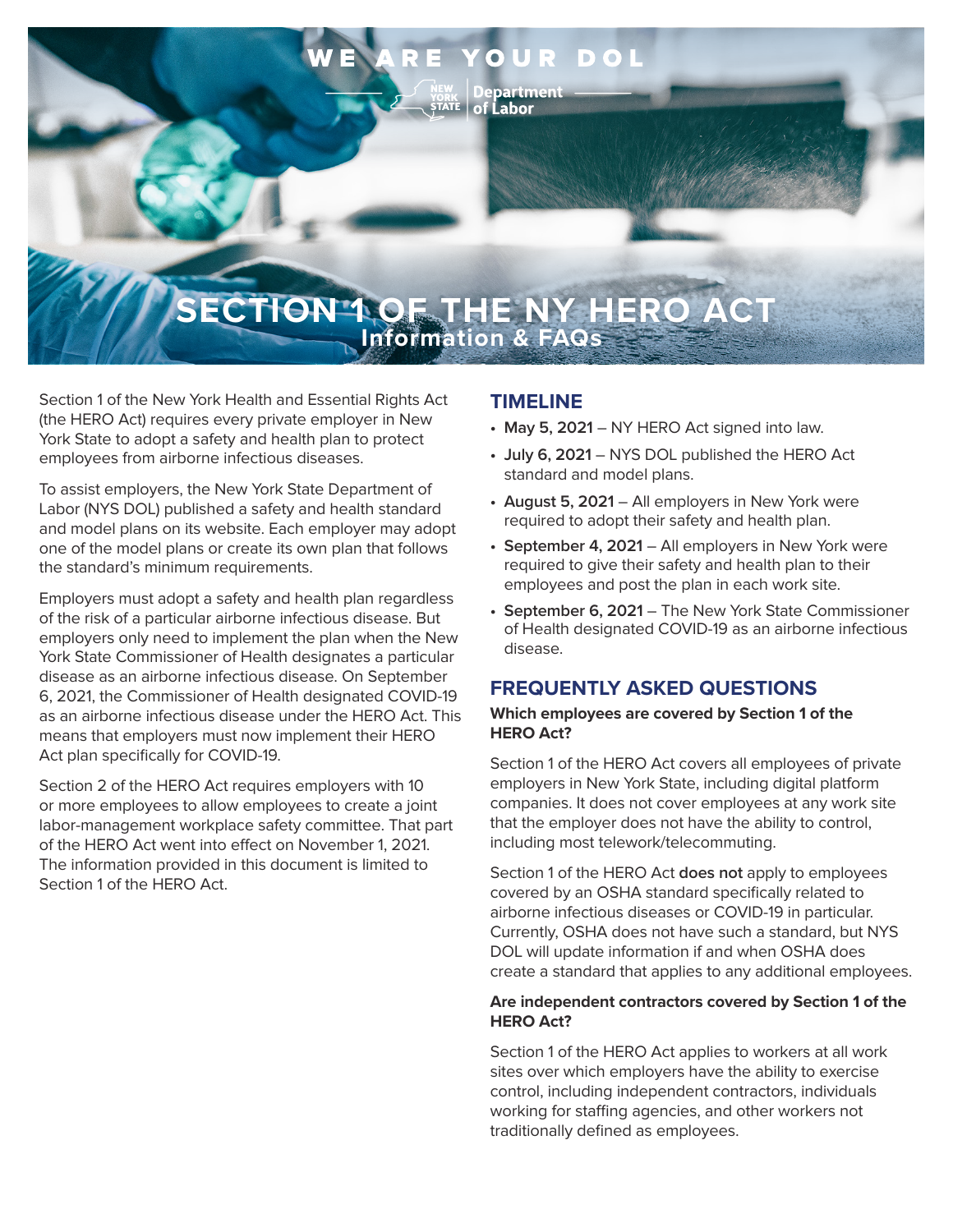### **Does Section 1 of the HERO Act apply to a business with no employees other than the owner?**

No.

## **Is Section 1 of the HERO Act specific to COVID-19?**

No. The law covers any airborne infectious disease designated by the Commissioner of Health as a highly contagious disease that presents a serious risk of harm to the public health. At this time, however, the Commissioner of Health has designated COVID-19 as the only airborne infectious disease covered by Section 1 of the HERO Act.

#### **Does an employer have to do anything if the there is nothing designated as an airborne infectious disease?**

Yes. Even if there is no designation by the Commissioner of Health, employers must:

- Create an airborne infectious disease exposure prevention plan.
- Give a copy to employees within 30 days after creating one.
- Give a copy to any new employees when they are hired.
- Post the plan in each work site so employees can view it.
- Update the plan as needed.

### **Now that COVID-19 has been designated as an airborne infectious disease, what do employers need to do?**

Each employer must:

- Check current CDC and New York State Department of Health guidance to make sure its HERO Act plan complies with the guidance.
- Implement the HERO Act plan.
- Give employees a verbal review of the plan.

### **Does an employer have to provide a written plan to employees in a language other than English?**

It depends. If an employee's primary language is not English and NYS DOL has published the model standard in that employee's language, then the employer must give the employee the plan in that language. If NYS DOL has not published the model standard in that language, the employer can give the plan to employees in English.

#### **Is an employer required to explain the plan to its employees?**

Yes. Employers must conduct a verbal review of the plan with all employees when the Commissioner of Health designates a disease as an airborne infectious disease that presents a serious risk of harm to the public health.

## **Why are there different model plans on the NYS DOL website?**

NYS DOL has created a number of model plans tailored to the specific conditions of each industry. There is also a non-industry specific model plan that employers not covered by one of the industry-specific model plans can use.

## **What if there is no model plan for my industry?**

If there is no model plan specific to an industry, employers may either adopt the non-industry specific model plan or create their own alternative plan that follows the standard created by NYS DOL.

Employers can use the "Advanced Controls" section in the model plan to add controls that are applicable to their specific business.

#### **If an employer works in multiple industries and environments, which template should be used?**

Employers should select the most appropriate model plan and customize the controls section for the industry or work site by assessing specific employee or contractor functions and other unique conditions of the work site. Employers may also adopt more than one plan if they have multiple work sites.

## **Which model plan is best for an office environment?**

NYS DOL recommends that employers use the nonindustry specific model plan for offices.

### **Is employee review and feedback always required in the development of the employer's plan?**

Currently, if an employer adopts one of NYS DOL's model plans, the employer doesn't need to seek employee feedback. Should an employer develop its own plan, then the employer must review the plan with employees. However, employees do not need to approve the plan for it to be adopted.

## **Does the HERO Act Apply to public universities and schools?**

No. The HERO Act does not apply to any public employers or employees.

## **Is employer-provided housing and transportation covered under Section 1 of the HERO Act?**

Generally, yes. A "work site" under Section 1 of the HERO Act is any physical space that has been designated as the location where work is performed and over which an employer has the ability to exercise control.